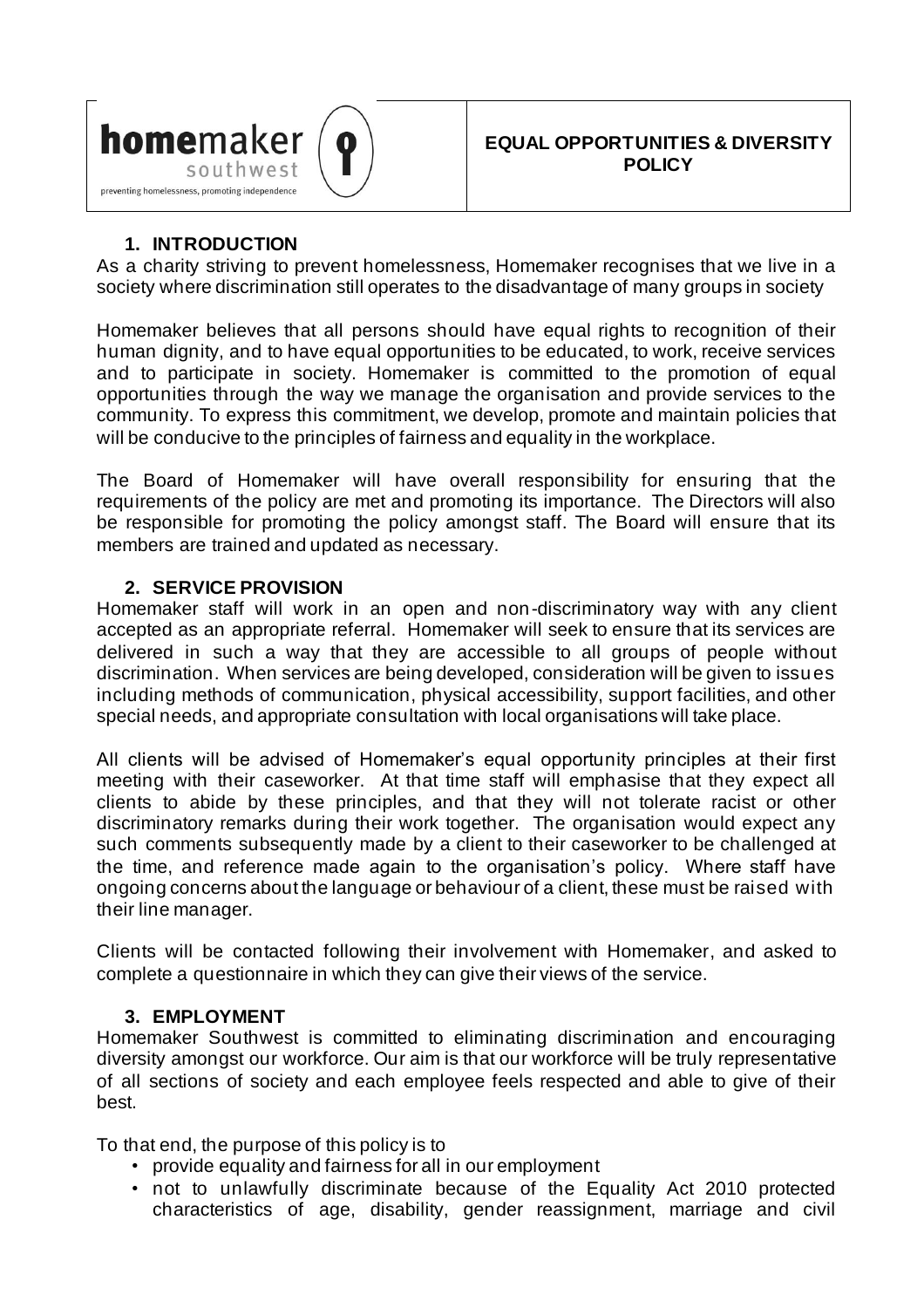partnership, pregnancy and maternity, race (including colour, nationality, and ethnic or national origin), religion or belief, sex (gender) and sexual orientation.

• oppose and avoid all forms of unlawful discrimination. This includes in pay and benefits, terms and conditions of employment, dealing with grievances and discipline, dismissal, redundancy, leave for parents, requests for flexible working, and selection for employment, promotion, training or other developmental opportunities

All employees, whether part-time, full-time or temporary, will be treated fairly and with respect. Selection for employment, promotion, training or any other benefit will be based on aptitude and ability. All employees will be helped and encouraged to develop their full potential and the talents and resources of the workforce will be fully utilised to maximise the efficiency of the organisation.

All staff should understand they, as well as their employer, can be held liable for acts of bullying, harassment, victimisation and unlawful discrimination, during their employment, against fellow employees, customers, suppliers and the public.

Our commitment:

- To create an environment in which individual differences and the contributions of all our staff are recognised and valued.
- Every employee is entitled to a working environment that promotes dignity and respect to all. No form of intimidation, bullying or harassment will be tolerated.
- Training, development and progression opportunities are available to all staff.
- Equality in the workplace is good management practice and makes sound business sense.
- We will review all our employment practices and procedures to ensure fairness.
- Breaches of our equality policy will be regarded as misconduct and could lead to disciplinary proceedings.

All staff and volunteers will be made aware of the policy contents on induction; and this will be revisited throughout employment.

### **4. RECRUITMENT AND SELECTION\***

Employment vacancies will be advertised widely. All adverts will comply with legal standards and requirements.

The selection process will be free from bias and based solely on the Job Description and Person Specification. Applicants' performance in writing, at interview and in any other practical exercises will be judged in accordance with these specifications.

An Equal Opportunities Monitoring Form will be attached to each application form, and the responses will be collated.

### **5. TRAINING AND DEVELOPMENT\***

Homemaker is committed to the training and development of its staff and trustees to allow them to gain skills and knowledge, realise their full potential, and acquire career prospects. The organisation will ensure that all staff have equal access to such opportunities.

### **6. GRIEVANCE AND DISCIPLINARY PROCEDURES\***

Homemaker will treat seriously any complaints or grievances concerning discrimination by its employees or members, and any proven incidence of misconduct will result in disciplinary action, and if found to amount to gross misconduct, may result in dismissal.

*(\* More detail can be found in Homemaker's specific policies relating to these areas)*